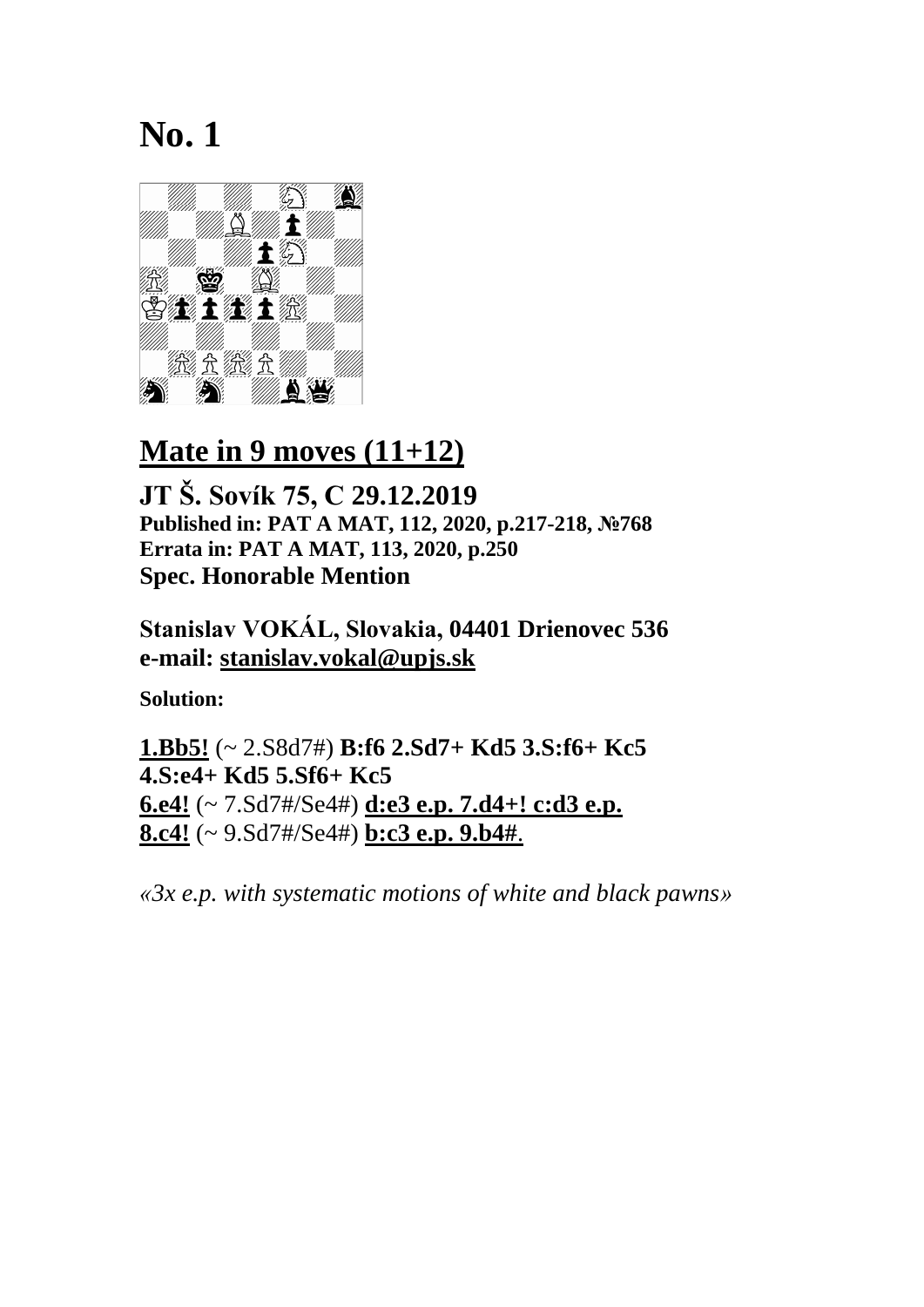

# **Mate in 4 moves (14+10)**

### **Schweizerische Schachzeitung 1/2020, p.38, №15216**

**Stanislav VOKÁL, Slovakia, 04401 Drienovec 536 e-mail: [stanislav.vokal@upjs.sk](mailto:stanislav.vokal@upjs.sk)**

**Tries:**

**1.S:b4+? (~ 2.Sc6#) Ke5 2.Sc6+ B:c6! 1.f4? (~ 2.Sd3~+) g:f3 e.p.! 2.S:b4+ Ke5 3.Sc6#? (white Sb4 is pinned by black Rh4)**

 $(1.c6? - Rh7!, 1.Ka5? - g:f2!, 1.Bh2? - g:h2!)$ 

**Solution:**

**1.c:d6! (~ 2.Sc5+ Ke5 3.Sd7#) g:f2 2.B:f2 (~ 3.Sd3~+ Ke5 4.Bg3#) g3 (2. – Rh3) 3.Sc5+ Ke5 4.Sd7#**

#### **1. – Rh7! 2.S:b4+! Ke5 3.f4+! g:f3 e.p 4.Sc6#**

 $(1. - Re7 2.d.e7/Sc5+)$ 

*«Der wPc5 räumt für seinen Sd3, der in der Drohung und den Abspielen sehr aktiv wird!» - comment in Schweizerische Schachzeitung 3/2020, p.30*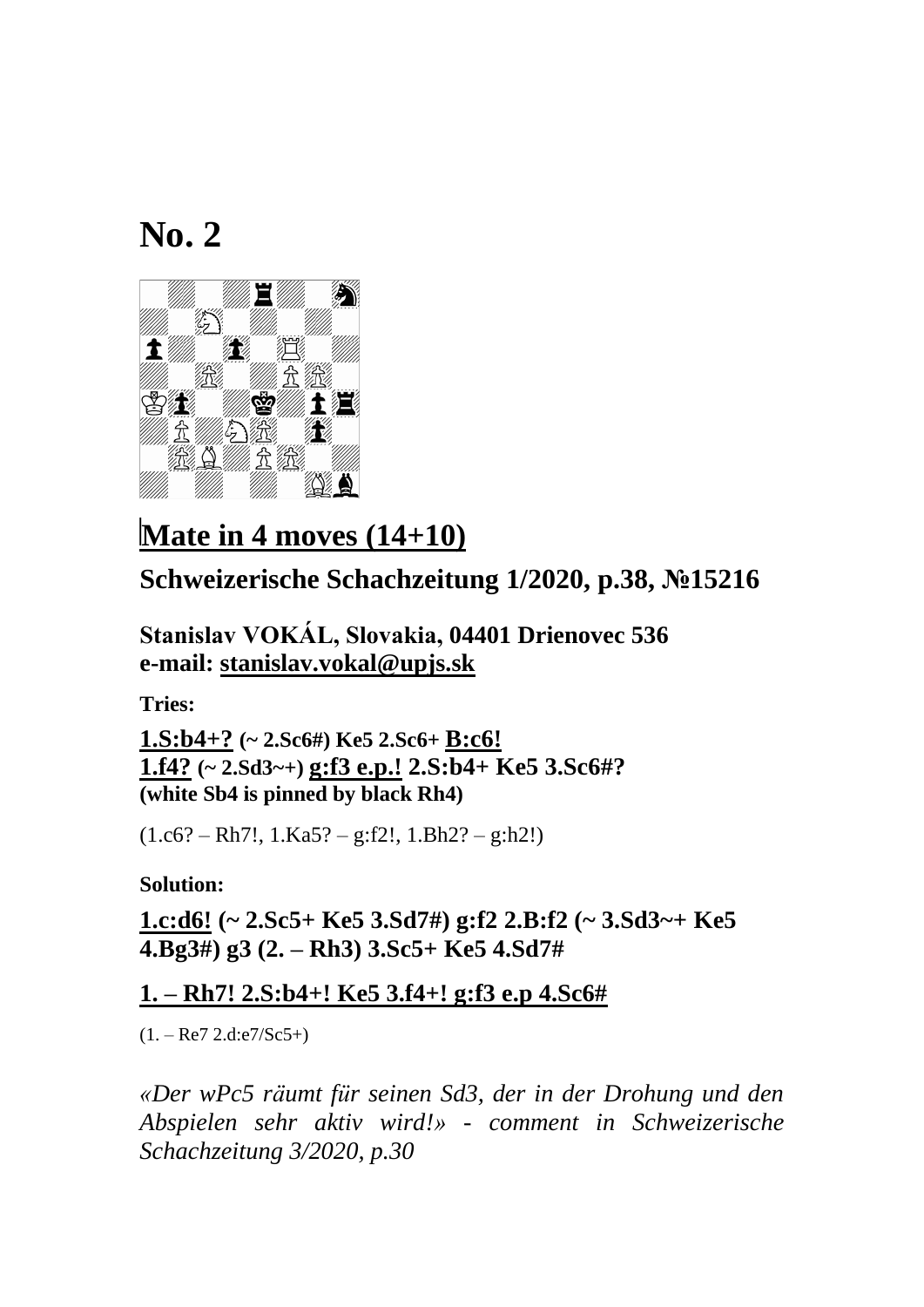

# **Mate in 6 moves (11+3)**

**The Problemist, Vol.27, No.9, May 2020, p.347 №C11835**

### **Stanislav VOKÁL, Slovakia, 04401 Drienovec 536 e-mail: [stanislav.vokal@upjs.sk](mailto:stanislav.vokal@upjs.sk)**

**Solution:**

**1.f3! B:f3** (the black bishop must keep capturing, 1…Bg2 leeds to 2.Sa6+ K:a8 3.c6 d:c6 4.Kc7 and 5.b7#) **2.e4!** (~ 3.Sa6+ K:a8 4.c6 d:c6 5.Kc7 and 6.b7#, also: 2.b7, 2.d5, etc., but not 2.b7? – B:b7!, 2.c6? -B:c6!, 2.d5? – B:d5!) 2…**B:e4 3.d5!** (~ 4.b7, 4.c6) **B:d5 4.c6!** (~ 5.Sa6+, 5.b7) **4….B:c6 5.b7! B:b7 6.Ba7#! 4.- d:c6 5.b7 c5 6.Sa6#**

*«A curious motif of slow pressing by wPs against possible quick motion of bB.» - comment in Vol.27, No.12, Nov. 2020 p.477*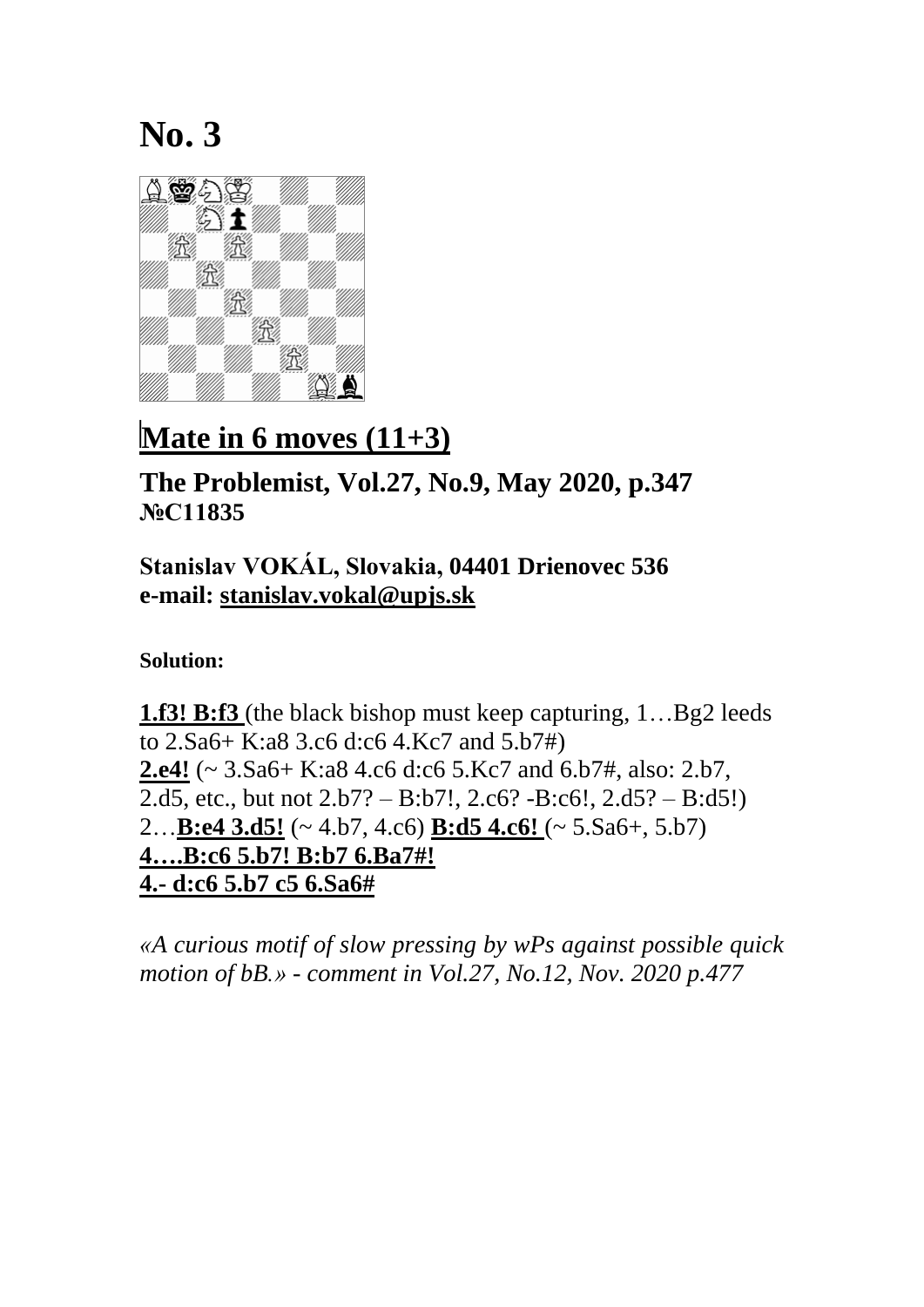

## **Mate in 9 moves (11+8)**

### **Die Schwalbe, Heft 302, BAND XXXIV, April 2020, p.506, №18121**

#### **Stanislav VOKÁL, Slovakia, 04401 Drienovec 536 e-mail: [stanislav.vokal@upjs.sk](mailto:stanislav.vokal@upjs.sk)**

**Try:**

#### **1.Bc2?**

*«How can Bf5 get to field c2? Bishop fails because of the obstructive masses of white pawns c3, d3 and e4. (1...B :g7 2.?)»*

#### **Solution:**

**1.c3!** (~ 2.Bg4 ~ 3.Bd1 ~ 4.Bb3#) **B:c3** (1…B:a1 2.Kh6 Bb2 (B:c3) 3.Bh7+ Kf7 4.g8Q+ Kf6 5.Qg5/Qg7+, 1…Bc1 2.Bg4 Bh6 3.K:h6 Kf7 4.e5 Kg8 5.e6) **2.d4! B:d4 3.e5! B:e5 4.Bc2! B:g7 5.Bb3+ Kf8 6.B:g7+ Ke8 7.Bf6 a1Q 8.Bf7+ Kf8 9.Be7#**

(1.c3 d4 3.Bc2? & 1.c3 2.e5 3.Bc2? & 1.d4 2.e5 3.Bc2?)

*«Interesting clearing of lines for the white Bishop.»*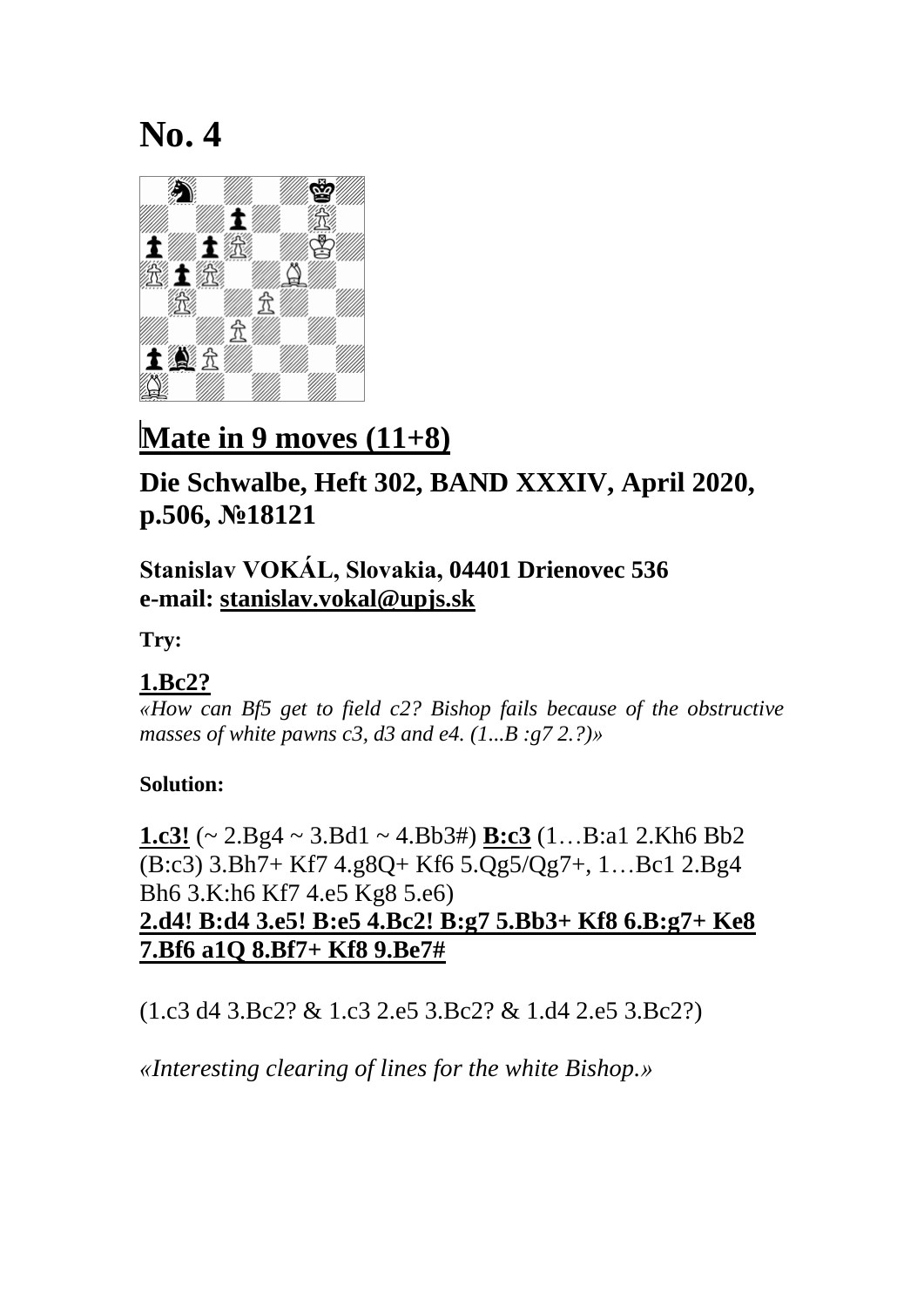

## **Mate in 10 moves (7+14)**

**64 – Шахматное обозрение (Shakhmatnoje obozrenije), 10/2021, p.96, №89**

**Stanislav VOKÁL, Slovakia, 04401 Drienovec 536 e-mail: [stanislav.vokal@upjs.sk](mailto:stanislav.vokal@upjs.sk)**

**Try:**

**1.Qd2-e2? - Ra4-a2!**

**Solution:**

**1.Qd2-d3! Ra4-a2+ 2.Kh2-g1 Ra2-a1+ 3.Kg1-f2 Ra1-a2+ 4.Kf2-e1 Ra2-a1+ 5.Ke1-d2 Ra1-a2+ 6.Kd2-c1 Ra2-a1+ 7.Kc1-b2 Ra1-a2+ 8.Kb2-b1! Ra2-a1+ 9.Kb1:a1** ~ 10.Dd3-a6#, **9...Rg8:b8 10.c7-c8S#** (MM) **8...Ra2-b2+ 9.Kb1:b2 Rg8:b8 10.c7-c8S#** (MM)